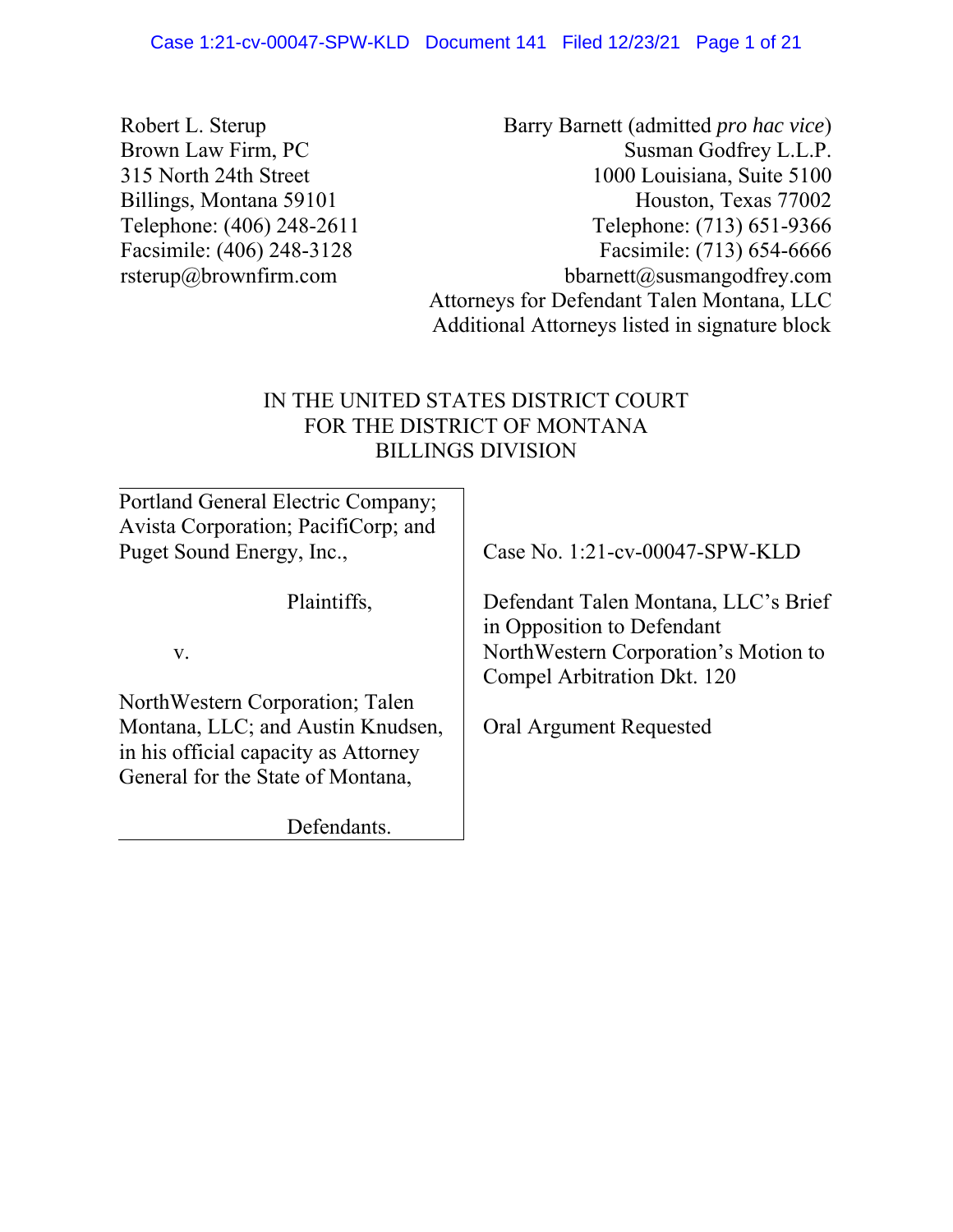# Table of Contents

| A. | Only Ripe Disputes Can Be Ordered to Arbitration 7 |
|----|----------------------------------------------------|
| B. |                                                    |
|    |                                                    |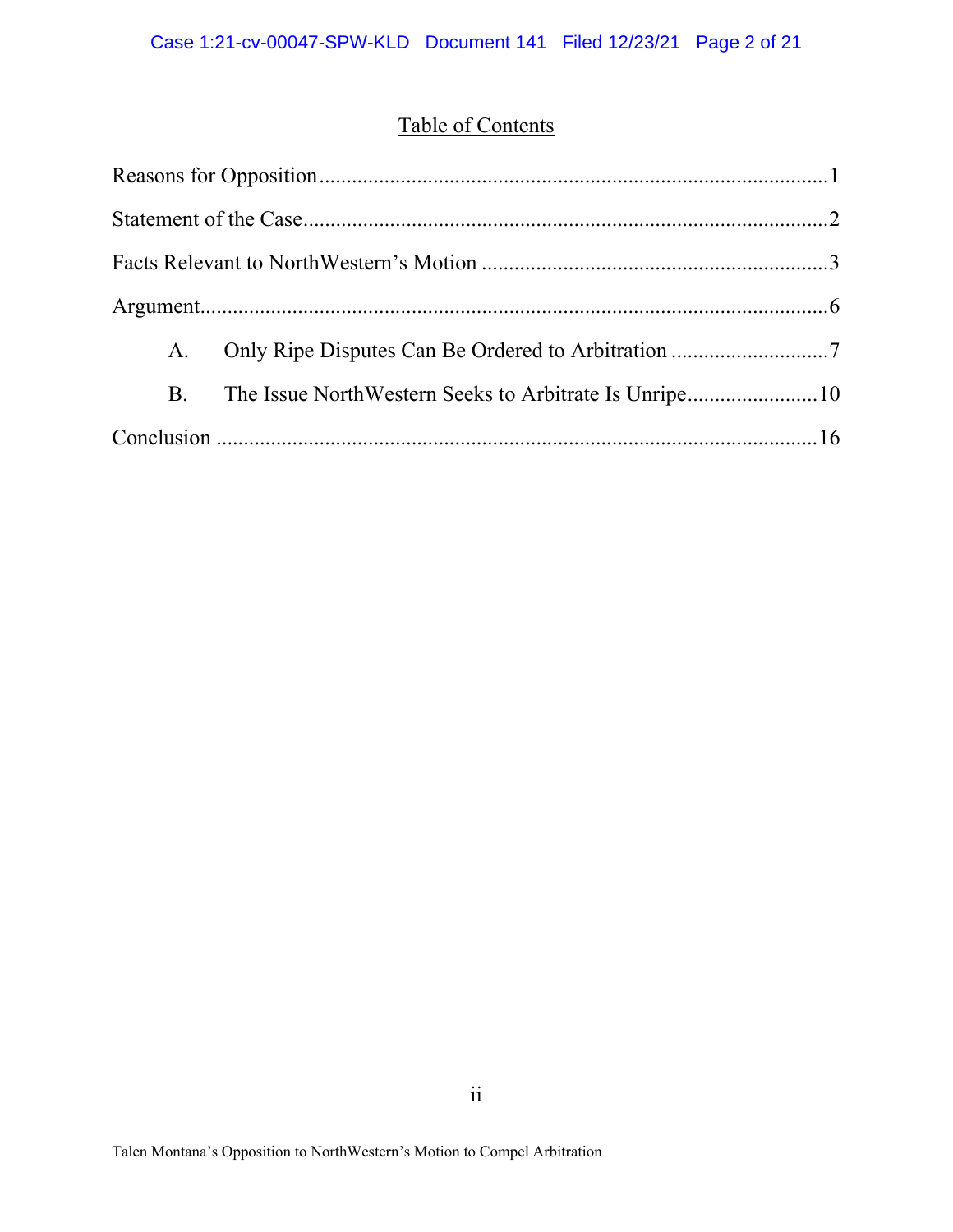# Table of Authorities

| Clark v. City of Seattle,                                                      |
|--------------------------------------------------------------------------------|
| Electronic & Space Technicians Local Union 1553 v. Raytheon Co.,               |
| Lower Colorado River Authority v. Papalote Creek II, L.L.C.,                   |
| Oil, Chemical & Atomic Workers International Union AFL-CIO v.<br>Gillette Co., |
| Owners Insurance Co. v. Burling Professional Cleaners, Inc.,                   |
| Papalote Creek II, L.L.C v. Lower Colorado River Authority,                    |
| Papalote Creek II, L.L.C v. Lower Colorado River Authority,                    |
| Talen Montana, LLC v. Avista Corp.,                                            |
| Texas v. United States,                                                        |
| Vaden v. Discover Bank,                                                        |
| <b>Statutes</b>                                                                |
|                                                                                |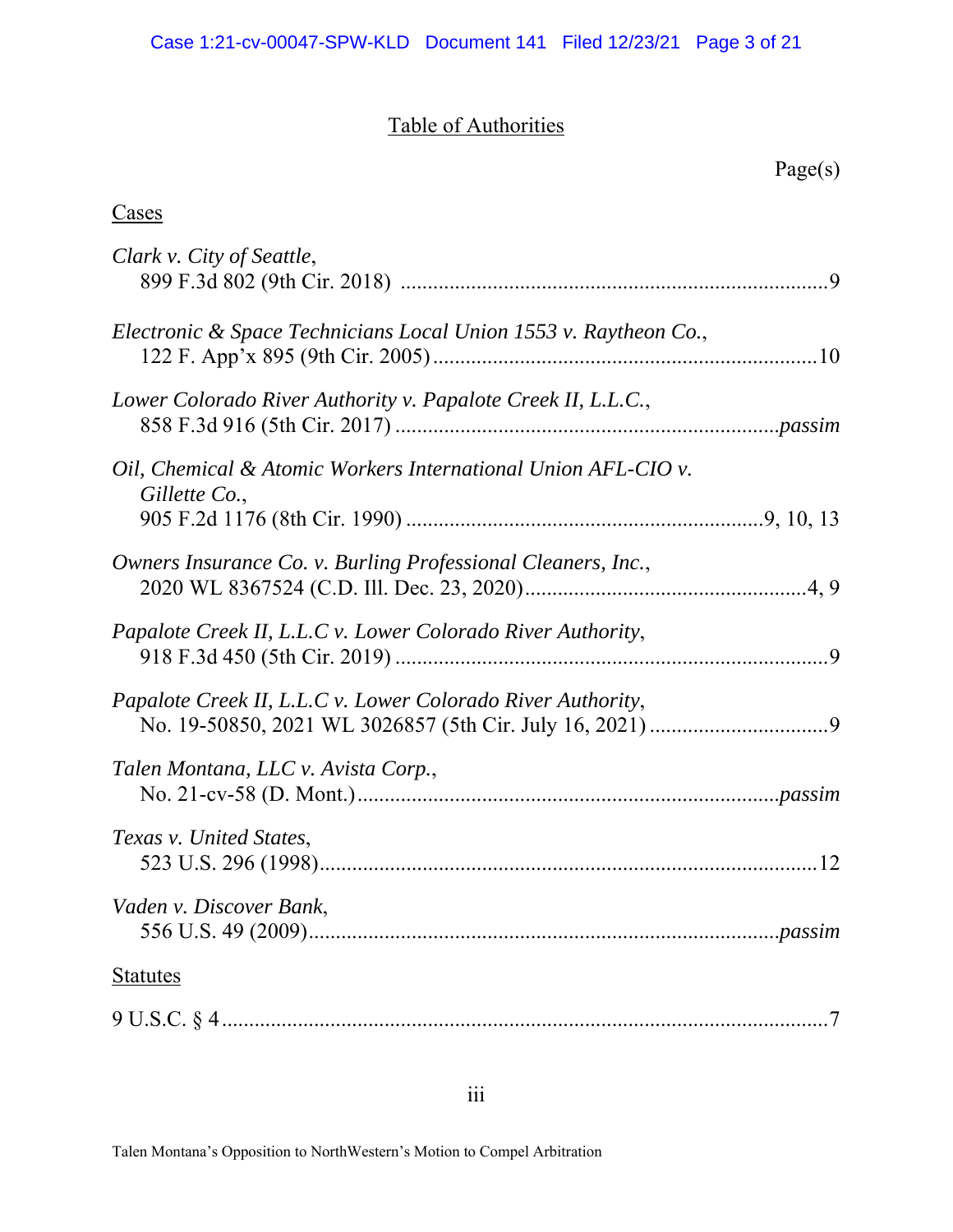Defendant Talen Montana, LLC ("Talen Montana") opposes the motion of defendant NorthWestern Corporation ("NorthWestern") to compel arbitration, Dkt. 120, as premature.

# **Reasons for Opposition**

NorthWestern asks the Court to compel Talen Montana and four other coowners of a power plant in Colstrip, Montana ("Colstrip") to arbitrate whether their contract, the Ownership and Operation Agreement ("O&O Agreement"), allows a single co-owner to block closure of Colstrip at some point in the indefinite future. Under Article III of the United States Constitution, "the underlying dispute between the parties must be ripe in order for the district court to have jurisdiction to compel arbitration." *Lower Colorado River Authority v. Papalote Creek II, L.L.C.*, 858 F.3d 916, 921 (5th Cir. 2017) (vacating order compelling arbitration of dispute regarding power purchase agreement). In this case, the issue that NorthWestern posits as currently arbitrable has not ripened into a live dispute. Nor would it become an actual controversy unless a co-owner takes the multiple steps necessary to require a vote of the co-owners' Project Committee on a specific proposal to budget for closure steps that would include proving that Colstrip cannot operate consistently with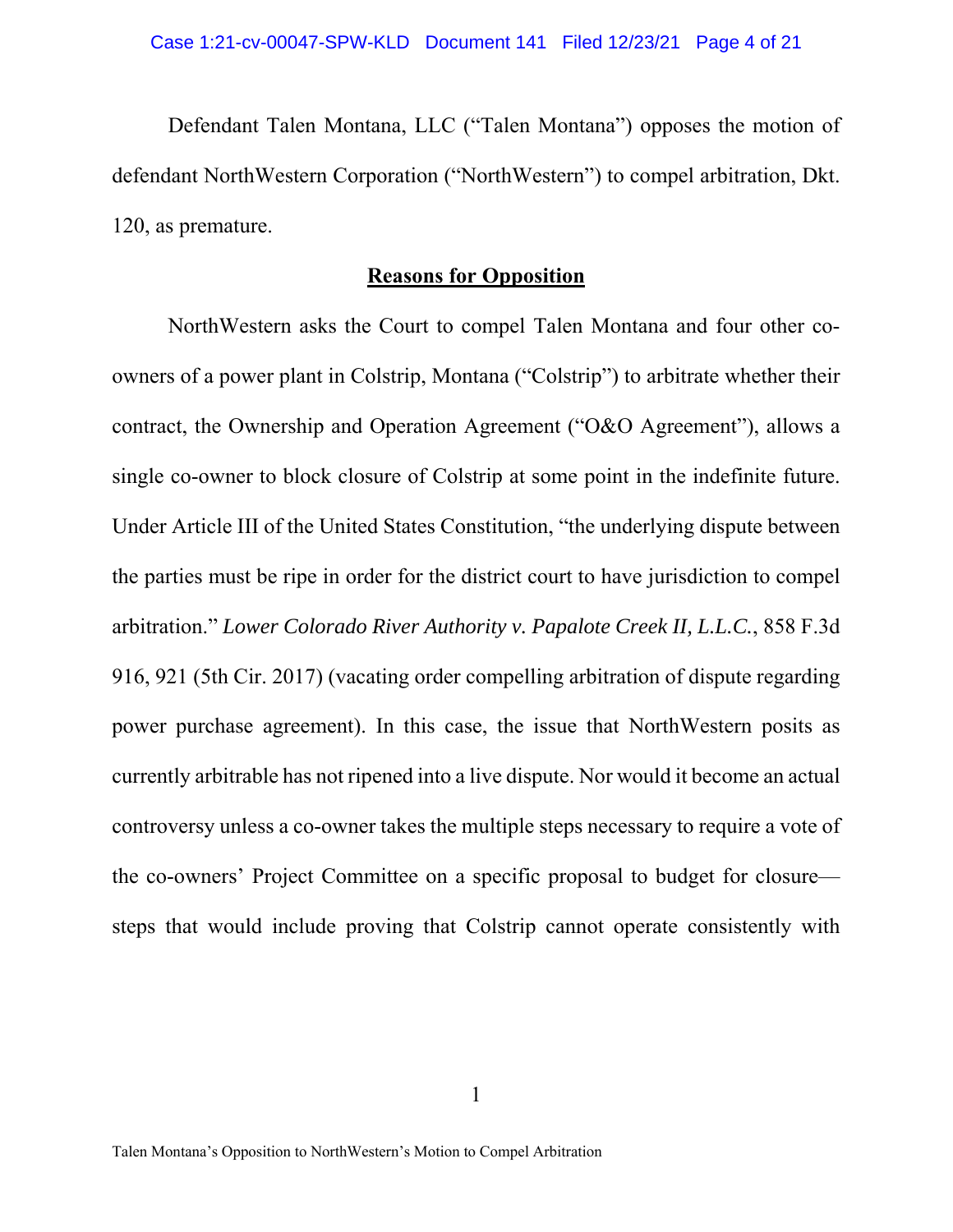"Prudent Utility Practice", as Section 31 of the O&O Agreement requires. The Court should therefore deny NorthWestern's motion to compel arbitration.<sup>1</sup>

## **Statement of the Case**

Portland General Electric Company, Avista Corporation, PacifiCorp, and Puget Sound Energy, Inc. (the "Pacific Northwest Owners" or "PNOs") filed this lawsuit in which they seek declaratory relief regarding the constitutionality of two Montana statutes, Senate Bills 265 and 266. On the same day, Talen Montana filed a case against the PNOs and NorthWestern in the Thirteenth Judicial District Court of Yellowstone County, seeking declaratory relief regarding the parties' obligations to arbitrate under the O&O Agreement and an "order enjoining [NorthWestern and the PNOs] to comply with, and conditionally compelling them to arbitrate in accordance with the O&O Agreement as modified by," SB 265. *Talen Montana, LLC v. Avista Corp.*, No. 21-cv-58-SPW-TJC (D. Mont.), Dkt. 3 at 12. Seven months later, on December 3, NorthWestern filed a Motion to Compel Arbitration and Appoint a Magistrate Judge to Oversee Arbitration Procedure Negotiations (the

<sup>&</sup>lt;sup>1</sup> Talen Montana remains willing to continue working with the other parties to agree on a protocol that would govern the details of any future arbitration proceeding relating to potential closure of Colstrip. It is not necessary to appoint a Magistrate Judge to supervise a process that Talen Montana has always welcomed.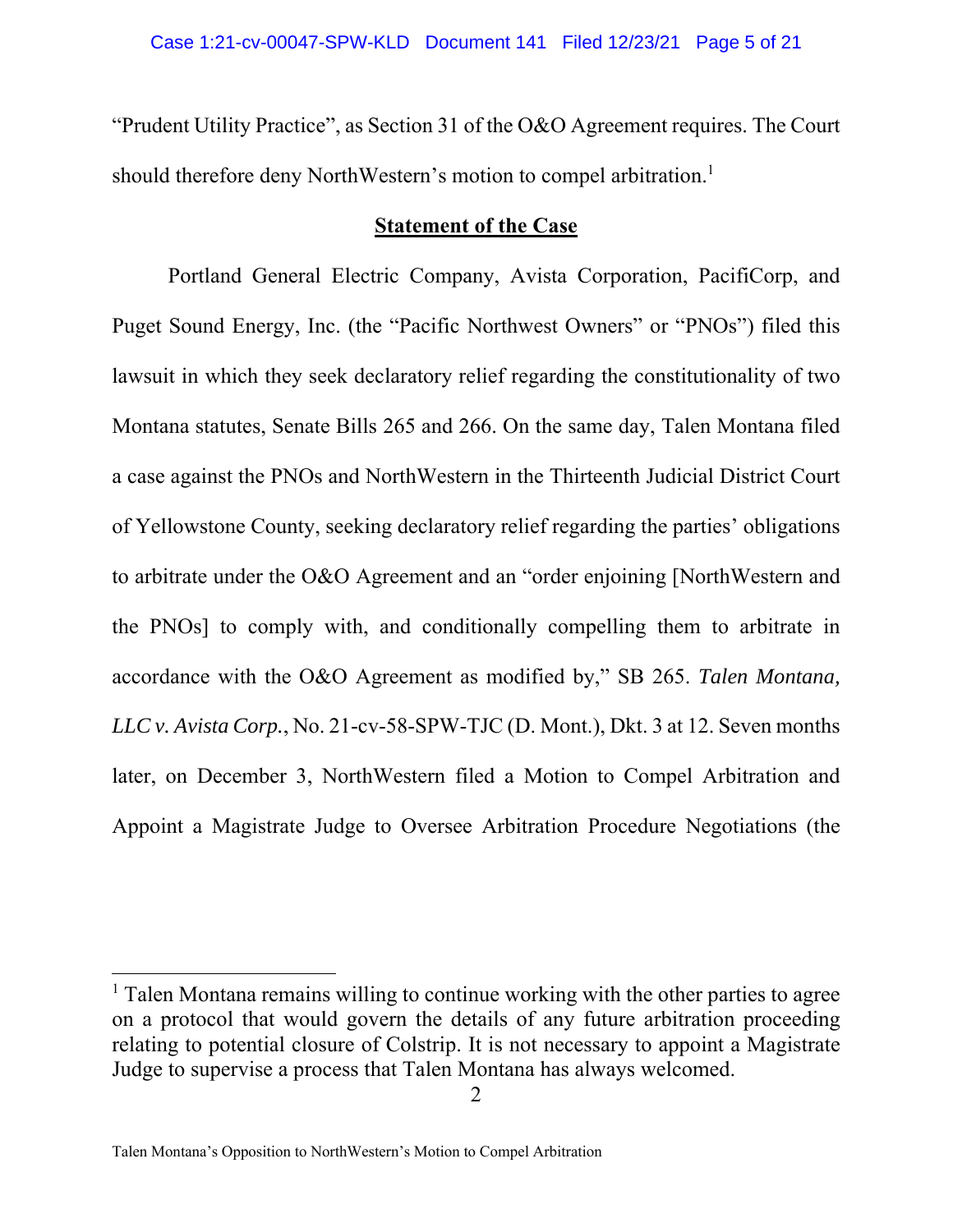"Motion"), Dkt. 120, and a supporting brief (the "Brief"), Dkt. 121. Talen Montana now timely responds.

# **Facts Relevant to NorthWestern's Motion**

Talen Montana disagrees with NorthWestern's view that "this dispute . . . belongs in arbitration." Brief at 1. Although NorthWestern concedes that "Talen has not formally responded to NorthWestern's Demand or Amended Arbitration Demand", Brief at 11, it makes no mention of the letter Talen Montana's counsel sent to counsel for the other parties on April 23, 2021. In the letter, Talen Montana's counsel made its position as Operator and co-owner of Colstrip abundantly clear:

Dear Counsel:

I write on behalf of our client Talen Montana, LLC.

As you know, Talen Montana serves as the Operator of the Colstrip Units 3 and 4 Steam Electric Generating Project (Colstrip Project) for the benefit of all Owners and Project Users, including your clients, under the Ownership & Operation Agreement of May 6, 1981, as amended (O&O Agreement). As you also know, *the O&O Agreement specifies procedures for making decisions regarding the Colstrip Project and for resolving disputes relating to them.* Unfortunately, *your clients have chosen not to follow the procedures. They have opted instead to attempt to short circuit the decision-making and dispute-resolution process. Talen Montana opposes those efforts.* 

Recent submissions indicate that your clients' actions were triggered by a development external to the Colstrip Project. According to page 14 of NorthWestern Corporation's Amended Demand for Arbitration, in 2019 the State of Washington passed a law requiring electric utilities to "eliminate coal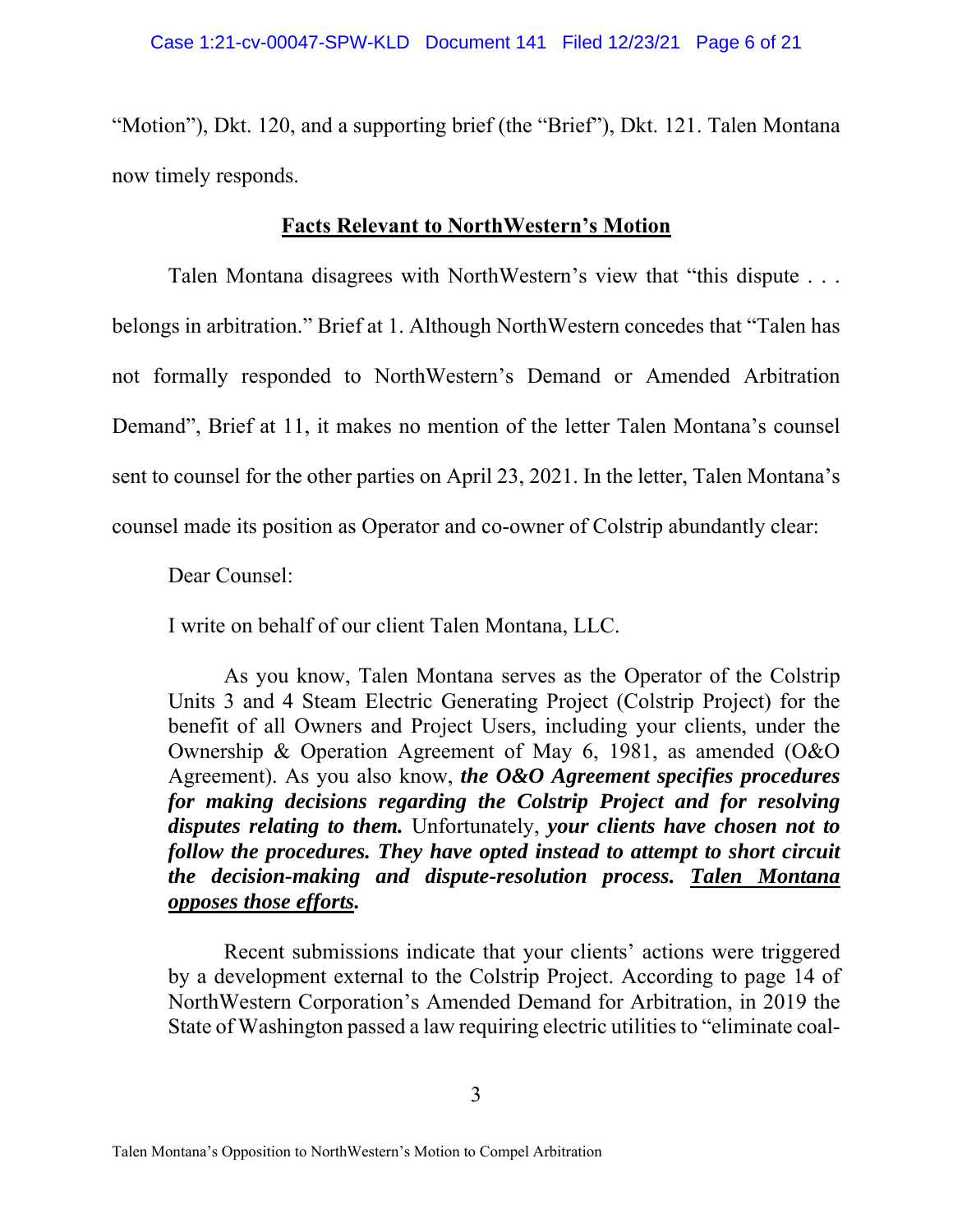fired resources" for power they sell in Washington by the end of 2025, more than 4 years from now. RCW  $19.405.030(1)(a)$ .

This development may or may not affect future decisions under the O&O Agreement. To Talen Montana's knowledge, *no party so far has taken the steps necessary under the O&O Agreement to ripen a hypothetical future dispute into an actual one that might qualify for arbitration under the letter of the O&O Agreement*.

As I have stressed to you, Talen Montana's responsibilities as Operator of the Colstrip Project obliges them to exercise judgment and discretion on behalf of the Owners and Project Users. *The O&O Agreement prescribes orderly processes for the Operator, Owners, and Project Users to propose, consider, and make concrete decisions about ongoing and future operations. To date, your clients have not presented a live dispute over any concrete decisions. Talen Montana's duties and authority as Operator, and as one of the Owners and Project Users, may not and should not be thus bypassed.* 

We are nonetheless amenable to continuing discussions that could lead to agreement on rules, procedures, and deadlines that could govern a mediation, arbitration, or other proceeding. The parties discussed reconvening on April 28 to resume talks. We look forward to hearing your views on whether a follow-up call is advisable.

Case No. 21-cv-58-SPW-TJC at Dkt. 43 at 4 (D. Mont.) (emphasis added).

Talen Montana's position has not changed. Despite knowing since no later than April 23 that they must comply with the "decision-making and disputeresolution process" in order to bring the closure question to ripeness, no party has undertaken the steps required by the O&O Agreement to propose that Colstrip be closed in 2026 (or at any other time); nor has any party presented evidence that it is ready, willing, and able to do so; and none has contended that Prudent Utility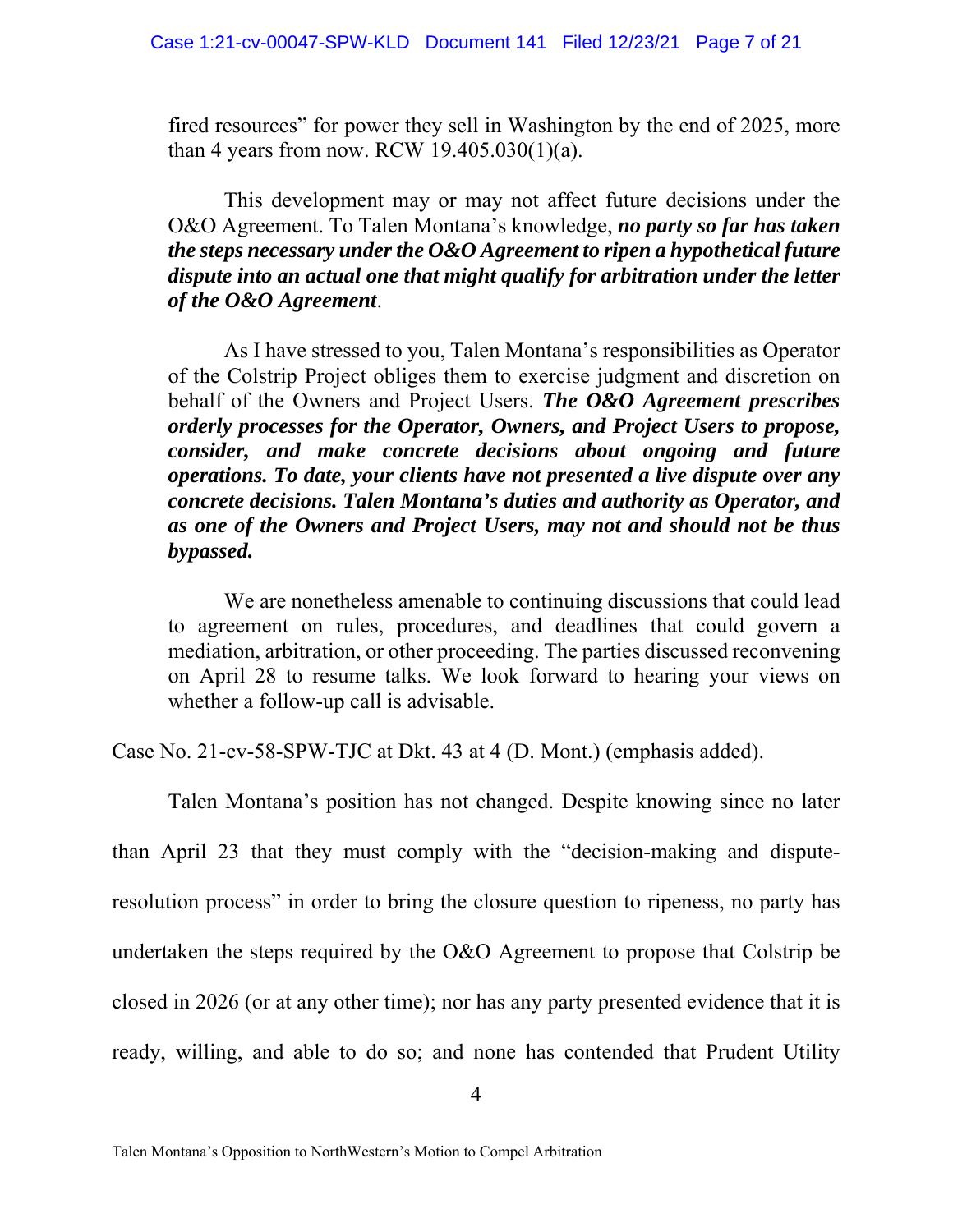## Case 1:21-cv-00047-SPW-KLD Document 141 Filed 12/23/21 Page 8 of 21

Practice ("PUP") would require closure of Colstrip now or at any time in the future. Indeed, the PNOs concede they have no plans to seek to close Colstrip in the foreseeable future. Dkt. 38 at 28. There is no concrete dispute about what vote is required to close Colstrip because no party has done anything to call a closure vote.

 Talen Montana has participated actively in negotiations with NorthWestern and the PNOs over a protocol that would govern details of any future arbitration over possible closure of Colstrip. Its counsel made clear that Talen Montana viewed arbitration both as premature and as an attempt to evade the requirements of the O&O Agreement, particularly the provisions regarding decisions by the Project Committee and the "End of Project" provisions in Section 31. Counsel for Talen Montana also made clear its openness to a single arbitrator if the protocol balanced the risk of an outlier award by a single arbitrator with reasonable provisions for a transparent arbitrator-selection process, an early opportunity to seek dismissal of the arbitration as premature, discovery of fact and expert witnesses, and the venue and duration of the final hearing. Dkt. 129-1 ¶ 6; *see also* Case No. 21-cv-58-SPW-TJC (D. Mont.) at Dkt. 41-1 (copy of Talen Montana's proposal). The parties exchanged multiple drafts of their respective approaches to a protocol. Brief at 12-13. The most recent discussions appear to have broken down over safeguards in provisions for selection of an arbitrator or arbitrators. Brief at 12-13.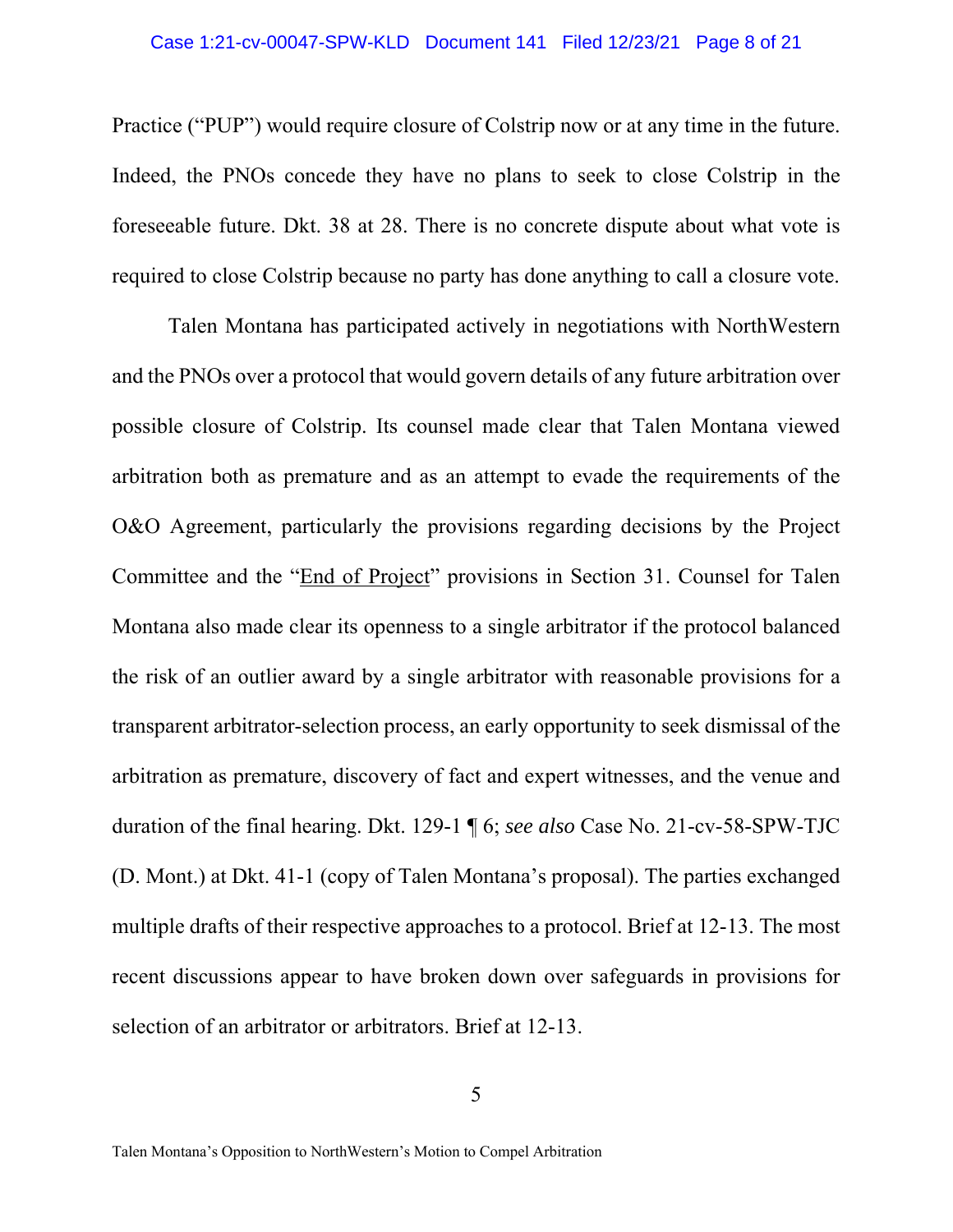## **Argument**

NorthWestern's motion to compel arbitration should be denied in its entirety because there is no ripe dispute to arbitrate.

Federal courts lack jurisdiction under Article III to compel arbitration of unripe disputes. The PNOs are likely to argue that ripeness is reserved for the arbitrators, but that argument cannot be squared with Supreme Court precedent. Federal courts can only compel arbitration after first confirming that they would otherwise have jurisdiction over the underlying dispute to be arbitrated. *See Vaden v. Discover Bank*, 556 U.S. 49, 66 (2009)*.* Ripeness is a necessary component of that jurisdiction. *Lower Colorado River Authority v. Papalote Creek II, L.L.C.*, 858 F.3d 916, 921 (5th Cir. 2017), *cert. denied*, 138 S. Ct. 747 (2018).

Here, the underlying dispute is not ripe because not one of the co-owners has asked that Colstrip be closed, let alone undertaken the procedures required by the O&O Agreement to propose a closure vote at any time in the future. NorthWestern's motion is premised on the idea that a party might, in the future, take such steps, but speculation cannot turn a hypothetical dispute into a ripe one. This Court therefore lacks jurisdiction to compel arbitration, and NorthWestern's motion should be denied.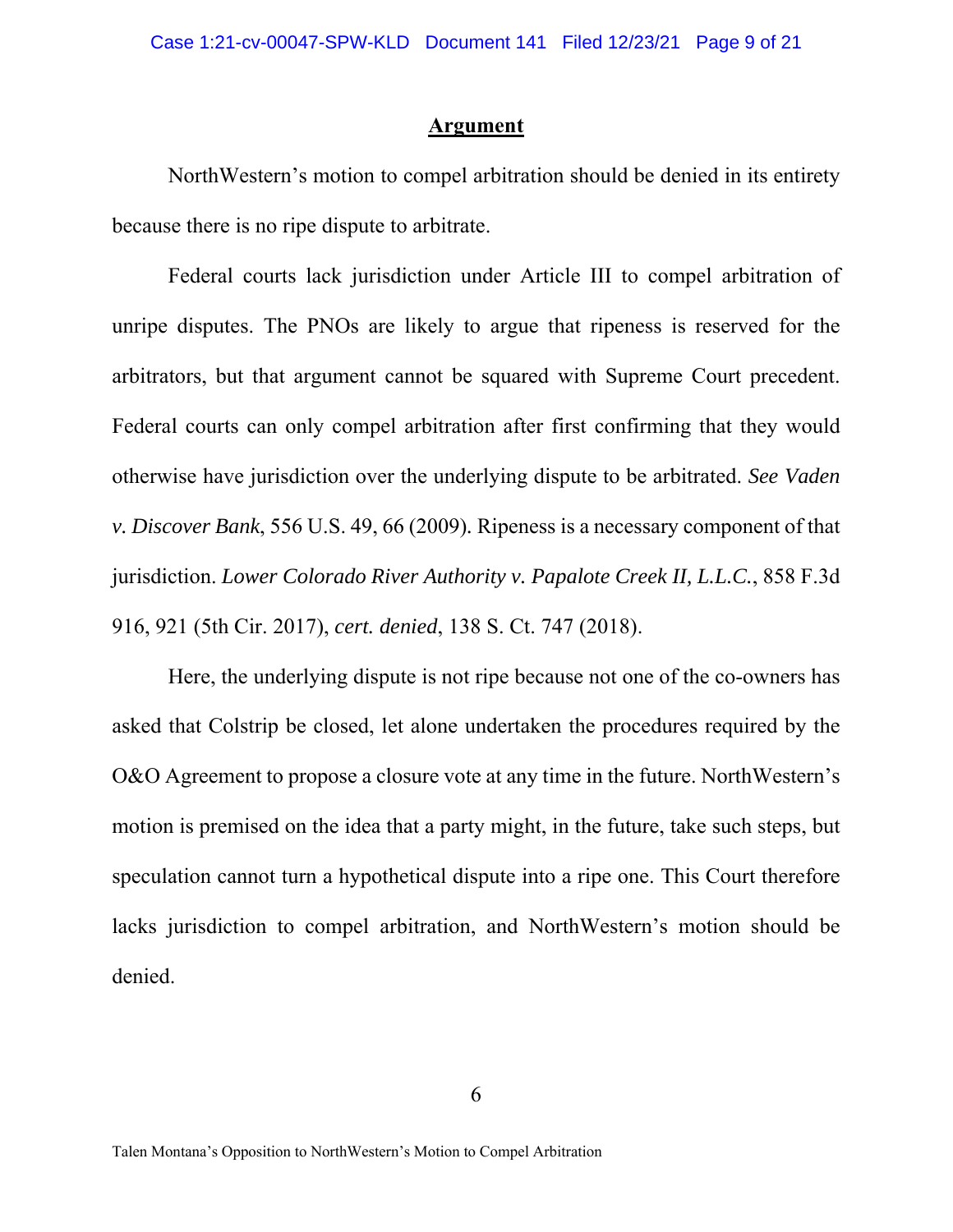## A. Only Ripe Disputes Can Be Ordered to Arbitration

Courts in this Circuit and across the country refuse to compel arbitration of unripe disputes. This Court should reject any request by the PNOs to punt ripeness to the arbitrators––that question is for this Court alone––and instead deny NorthWestern's motion to compel arbitration.

"[T]he underlying dispute between the parties must be ripe in order for the district court to have jurisdiction to compel arbitration." *Lower Colorado River Authority*, 858 F.3d at 921. This rule follows from a straightforward application of *Vaden*, 556 U.S. at 66, in which the Supreme Court held: "§ 4 of the FAA does not enlarge federal-court jurisdiction<sup>[</sup>;] . . . a party seeking to compel arbitration may gain a federal court's assistance only if, 'save for' the agreement, the entire, actual 'controversy between the parties,' as they have framed it, could be litigated in federal court." *Id.*; *see also* 9 U.S.C. § 4 (providing that party may "petition any United States district court which, save for such agreement, would have jurisdiction under title 28, in a civil action . . . of the subject matter of a suit arising out of the controversy between the parties, for an order directing that such arbitration proceed in the manner provided for in such agreement"). *Vaden* rejected the argument that the "controversy between the parties," for jurisdictional purposes, refers to "the parties' discrete dispute over the arbitrability of their claims," and held that it refers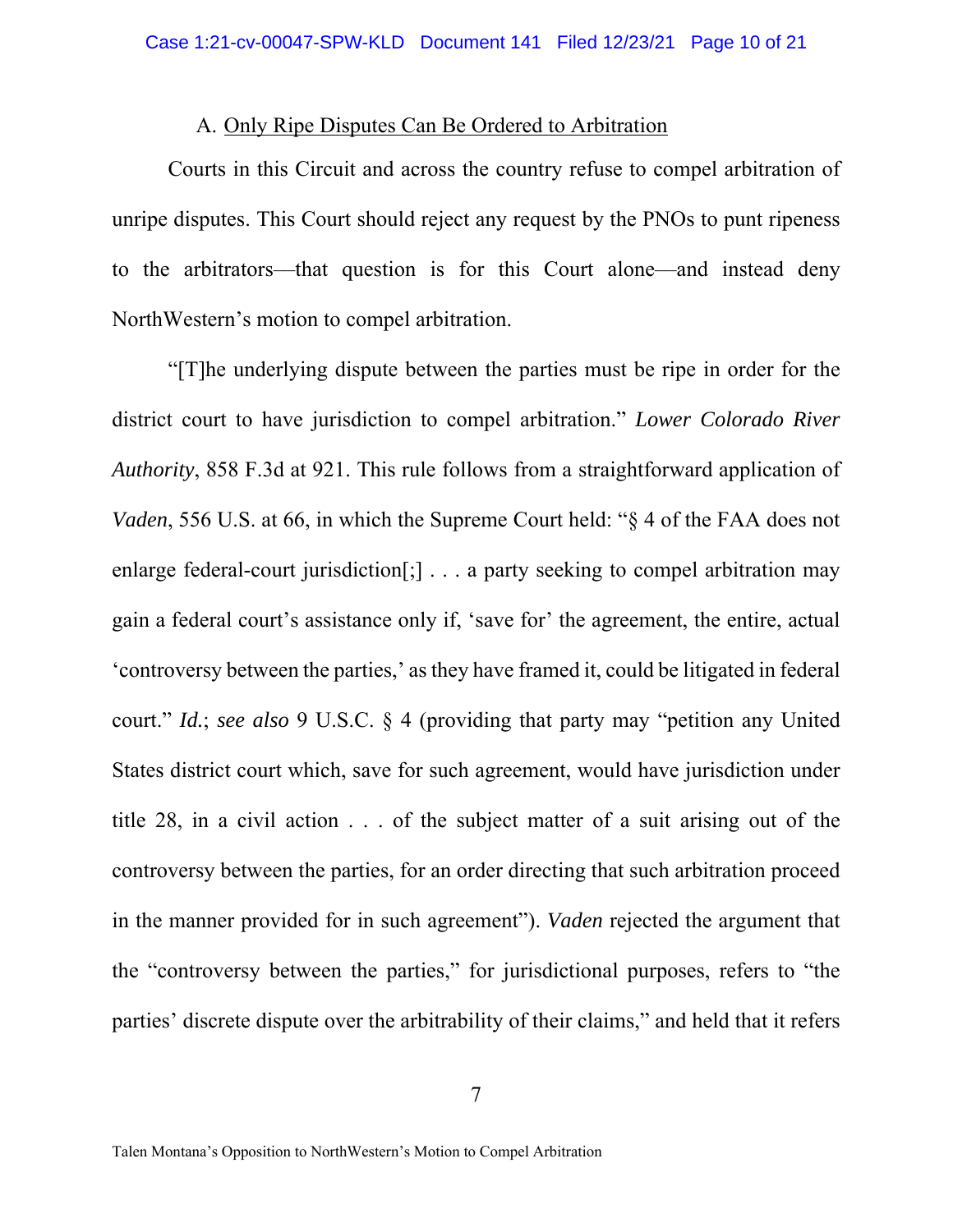## Case 1:21-cv-00047-SPW-KLD Document 141 Filed 12/23/21 Page 11 of 21

to "the substantive conflict between the parties" that would be the subject of the arbitration. 556 U.S. at 62-63.

Under *Vaden*, federal courts lack jurisdiction to compel arbitration of an unripe dispute. "*Vaden*'s holding necessarily implies that any of the reasons that a federal court may lack subject matter jurisdiction over the underlying dispute—e.g., ripeness—would similarly prevent a district court from having jurisdiction to compel arbitration." *Lower Colorado River*, 858 F.3d at 923. "Put another way, given *Vaden*'s holding that the district court should assume the absence of an arbitration agreement in determining whether there is jurisdiction over the underlying dispute, it necessarily follows that, if the underlying dispute is not ripe, then the district court would not have jurisdiction to compel arbitration." *Id.*

The PNOs have argued in other filings that ripeness is exclusively for the arbitrators to decide and that courts may not scrutinize whether the underlying issue is ripe for adjudication. Specifically, the PNOs claim that *Lower Colorado River* "wrongly extended . . . *Vaden* . . . to a case that did not involve a federal question." Case No. 21-cv-58-SPW-TJC, Dkt. 43 at 15. This argument cannot be squared with *Vaden's* holding: "a party seeking to compel arbitration may gain a federal court's assistance only if, save for the agreement, the entire, actual controversy between the parties, as they have framed it, *could be litigated in federal court*." *Vaden*, 556 U.S.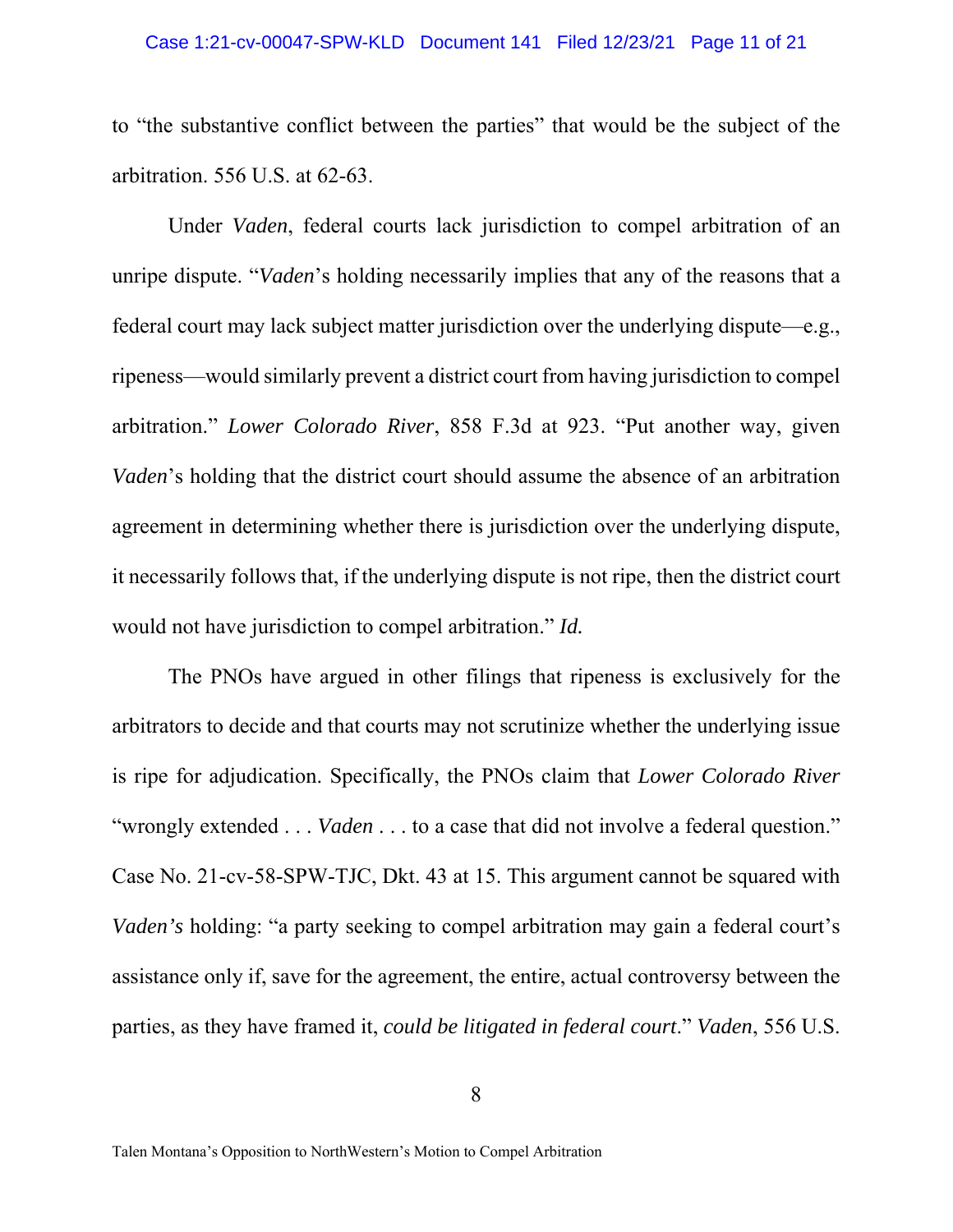at 66 (emphasis added) (internal quotation marks omitted). The dispositive question is thus whether the dispute to be arbitrated could be litigated in federal court. Federal courts always lack subject matter jurisdiction over unripe disputes. *See Clark v. City of Seattle*, 899 F.3d 802, 808 (9th Cir. 2018) ("Ripeness is one of the justiciability doctrines that [courts] use to determine whether a case presents a live case or controversy."). Ripeness is thus a prerequisite for this Court to compel arbitration.

 The PNOs ask the Court to view *Lower Colorado River* as an outlier decision, Case No. 21-cv-58-SPW-TJC, Dkt. 43 at 15, but it remains good law.<sup>2</sup> Other courts have followed suit. For example, in *Owners Insurance Co. v. Burling Professional Cleaners, Inc.*, 2020 WL 8367524, at \*8 (C.D. Ill. Dec. 23, 2020), the court relied on *Vaden* to deny a motion to compel arbitration because the issue to be arbitrated was "premature and not ripe." Similarly, even before *Lower Colorado River*, in *Oil, Chemical & Atomic Workers International Union AFL-CIO v. Gillette Co.*, 905 F.2d 1176, 1177 (8th Cir. 1990), the court affirmed the dismissal of a petition to compel arbitration after concluding that the underlying dispute was "not ripe for

<sup>&</sup>lt;sup>2</sup> Notably, the Fifth Circuit twice reaffirmed its decision at later stages of the case. *See Papalote Creek II, L.L.C v. Lower Colorado River Authority*, No. 19-50850, 2021 WL 3026857 (5th Cir. July 16, 2021) (affirming district court's judgment on merits of dispute); *Papalote Creek II, L.L.C v. Lower Colorado River Authority*, 918 F.3d 450 (5th Cir. 2019) (holding that, although dispute over Power Purchase Agreement ("PPA") had ripened when power purchaser gave notice it would curtail purchases, dispute fell outside arbitration clause in the PPA).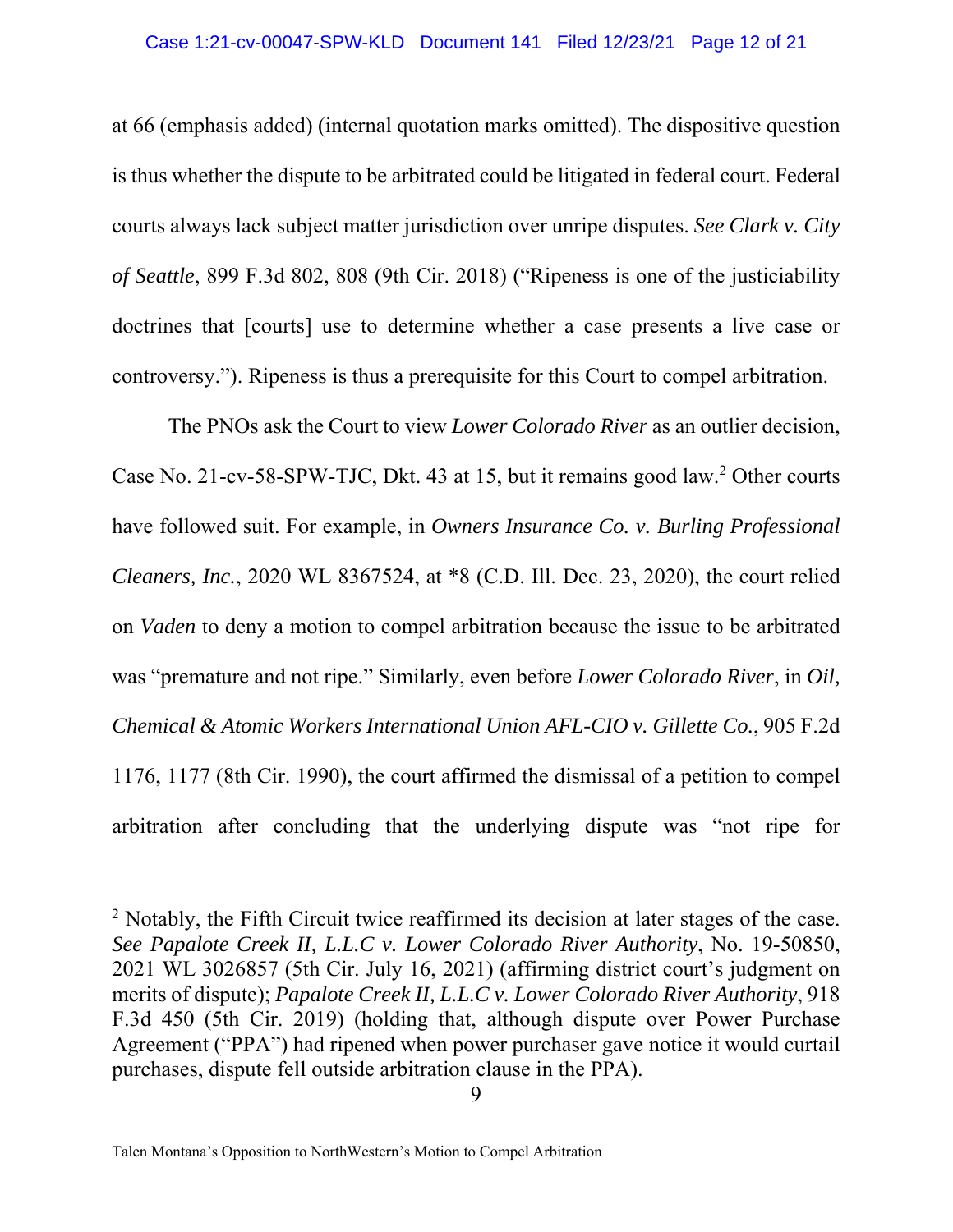adjudication." *Id.* at 1177; *see also Elec. & Space Techs. Loc. Union 1553 v. Raytheon Co.*, 122 F. App'x 895, 895-96 (9th Cir. 2005) (district court erred by not granting motion "to stay arbitration on the grounds that there was no actual dispute between the parties as to an alleged violation").

*Lower Colorado River* correctly applied *Vaden*, and this Court should follow its lead. Ripeness is a question for this Court; not the arbitrator.

## B. The Issue NorthWestern Seeks to Arbitrate Is Unripe

There is no ripe dispute to arbitrate, and therefore this Court should deny NorthWestern's motion to compel arbitration.

NorthWestern seeks to compel arbitration of an alleged dispute "among the Owners about the ongoing operation of Colstrip Units 3 and 4 beyond the year 2025," Brief at 18, specifically "the vote required to close Colstrip," Brief at 19. But the PNOs have not initiated the procedural steps contractually required for petitioning the Project Committee to close Colstrip in 2026 (which would, presumably, then lead to a vote among the co-owners). For example, Section 17 of the O&O Agreement specifies that co-owners must present proposals relating to maintenance, operation, and construction at Colstrip to the Project Committee. Section 17(g) requires that any proposal include "itemized cost estimates and other detail sufficient to support a comprehensive review." And Section 17(i) requires 15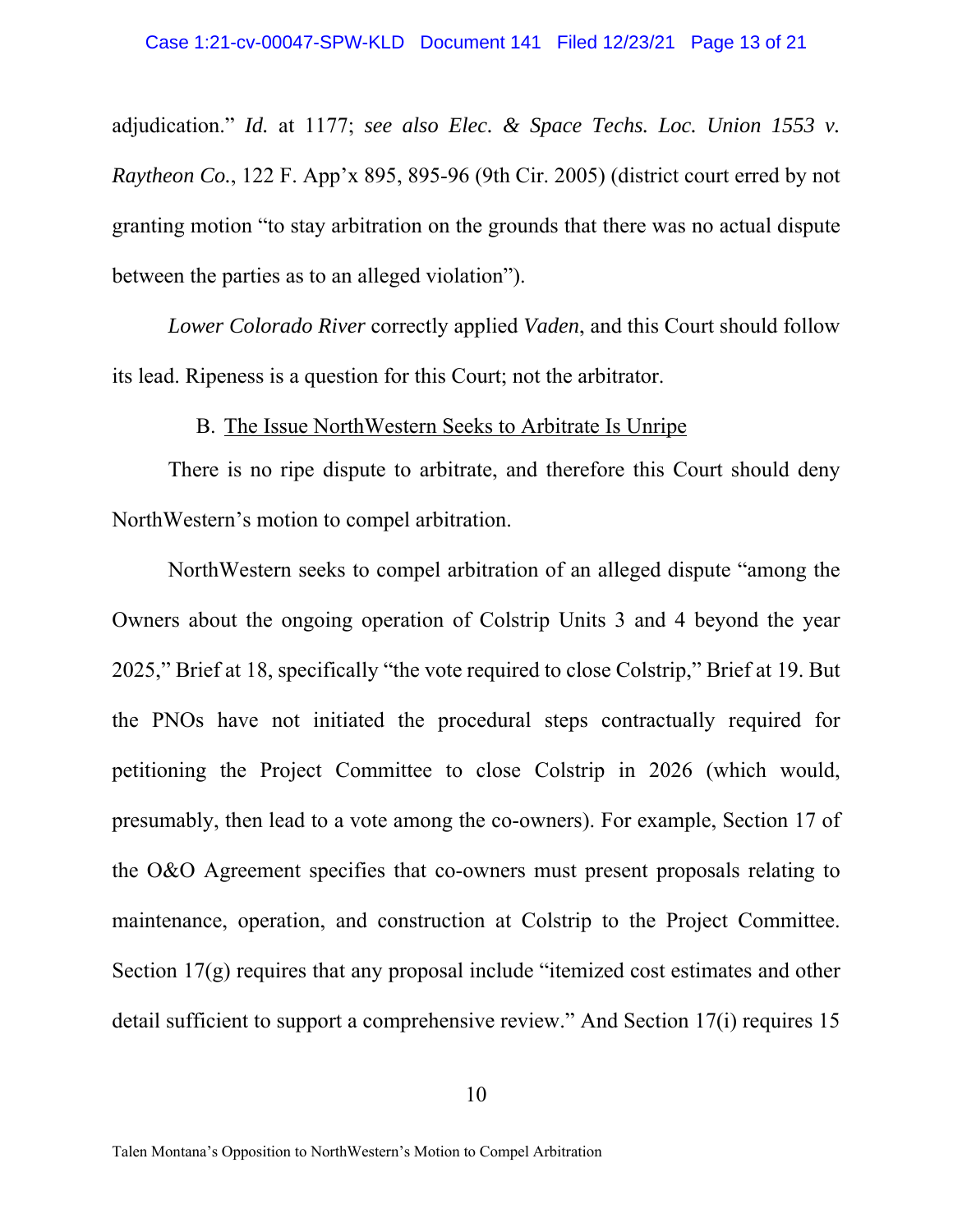## Case 1:21-cv-00047-SPW-KLD Document 141 Filed 12/23/21 Page 14 of 21

days' advance notice of intent to make a proposal. The PNOs have done none of these things. Any vote to close Colstrip remains completely hypothetical.

Nor would any disagreement about Colstrip's post-2025 operations be substantively ripe even if the PNOs truly intended to comply with the O&O Agreement's procedures. Section 32 of the O&O Agreement provides that Colstrip shall continue operating so long as it is "capable of producing electricity consistent with Prudent Utility Practice or the requirements of governmental agencies having jurisdiction." Colstrip is currently producing electricity consistent with Prudent Utility Practice and that will continue to be the case for the foreseeable future. Talen Montana's Answer, Dkt. 58, ¶ 44. The PNOs have not presented any evidence that Colstrip will as of 2026 fail to meet this standard––or even suggested that such evidence exists. Nor could they. It is far too early to make that substantive determination.

NorthWestern appears to argue that the parties can nevertheless arbitrate over the proper process for closing Colstrip, even if no party currently is asking for Colstrip's closure or trying to invoke those procedures. Brief at 19 (framing the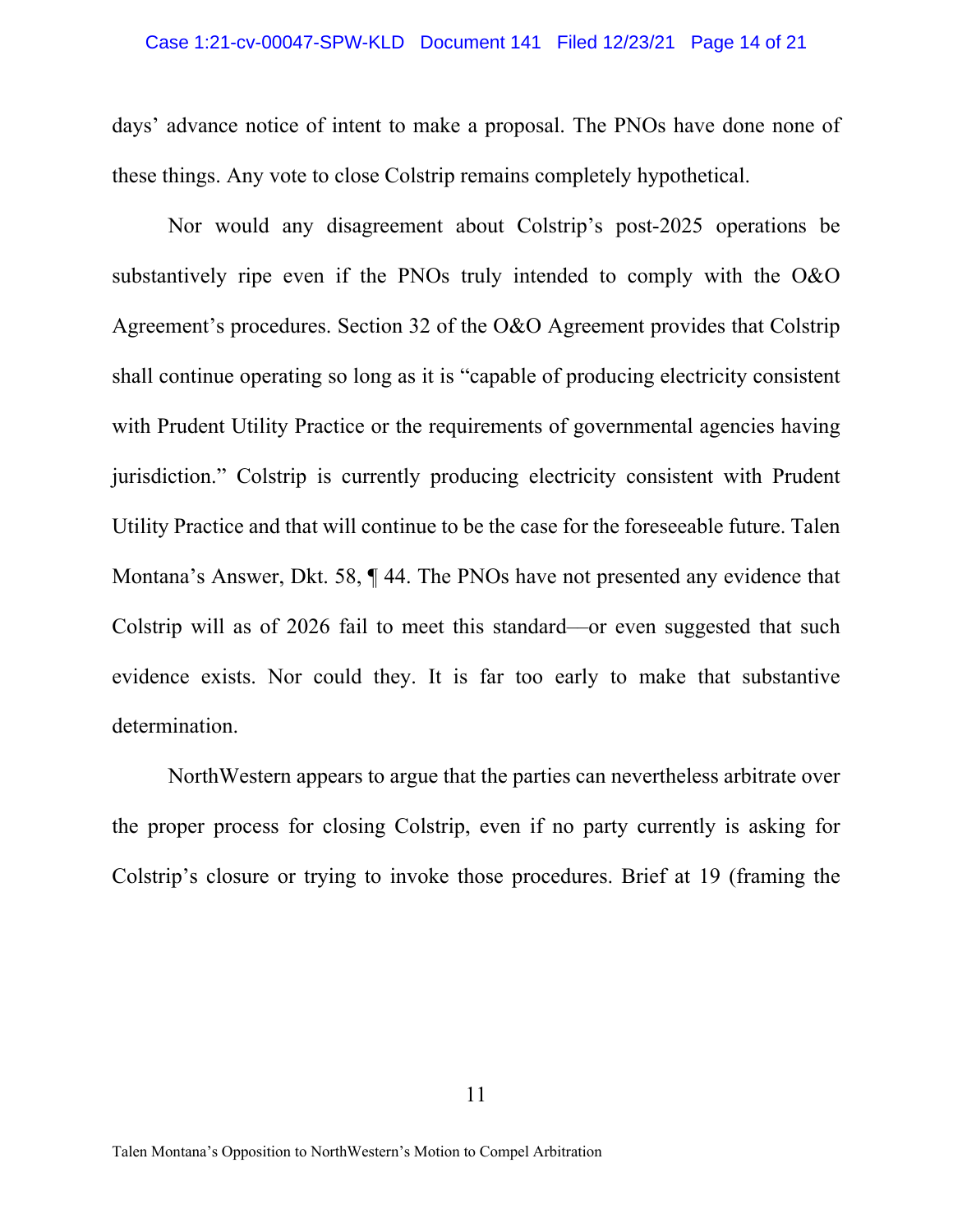disputed issue as "the vote required to close Colstrip"). That makes the issue even less concrete (and therefore unripe).

The Fifth Circuit's decision in *Lower Colorado River Authority*, 858 F.3d at 918, is squarely on point. There, the petitioner sought to compel arbitration of the parties' "differing interpretations" of their Power Purchase Agreement's damages provision governing the obligation of the Lower Colorado River Authority ("LCRA") to buy all the energy produced by the operator of a wind farm, Papalote Creek. *Id.* at 925. LCRA sought to compel arbitration while, at the same time, assuring Papalote Creek that it "intends to continue to fully perform its obligations under the PPA during this arbitration process." *Id.* at 920. The Fifth Circuit held that the district court lacked jurisdiction to compel arbitration because "there is no evidence that LCRA threatened to stop taking energy or that such a decision was even likely." *Id.* at 925. "A claim is not ripe for adjudication if it rests upon contingent future events that may not occur as anticipated, or indeed may not occur at all." *Id.* (quoting *Texas v. United States*, 523 U.S. 296, 300 (1998)).

The circumstances in this case fit squarely within the holding of *Lower Colorado River Authority*. Like the power purchaser in that case, the PNOs have no concrete plans to seek to close Colstrip. *See* Dkt. 38 at 28. Nor have the PNOs even initiated, much less completed, the steps necessary under the O&O Agreement to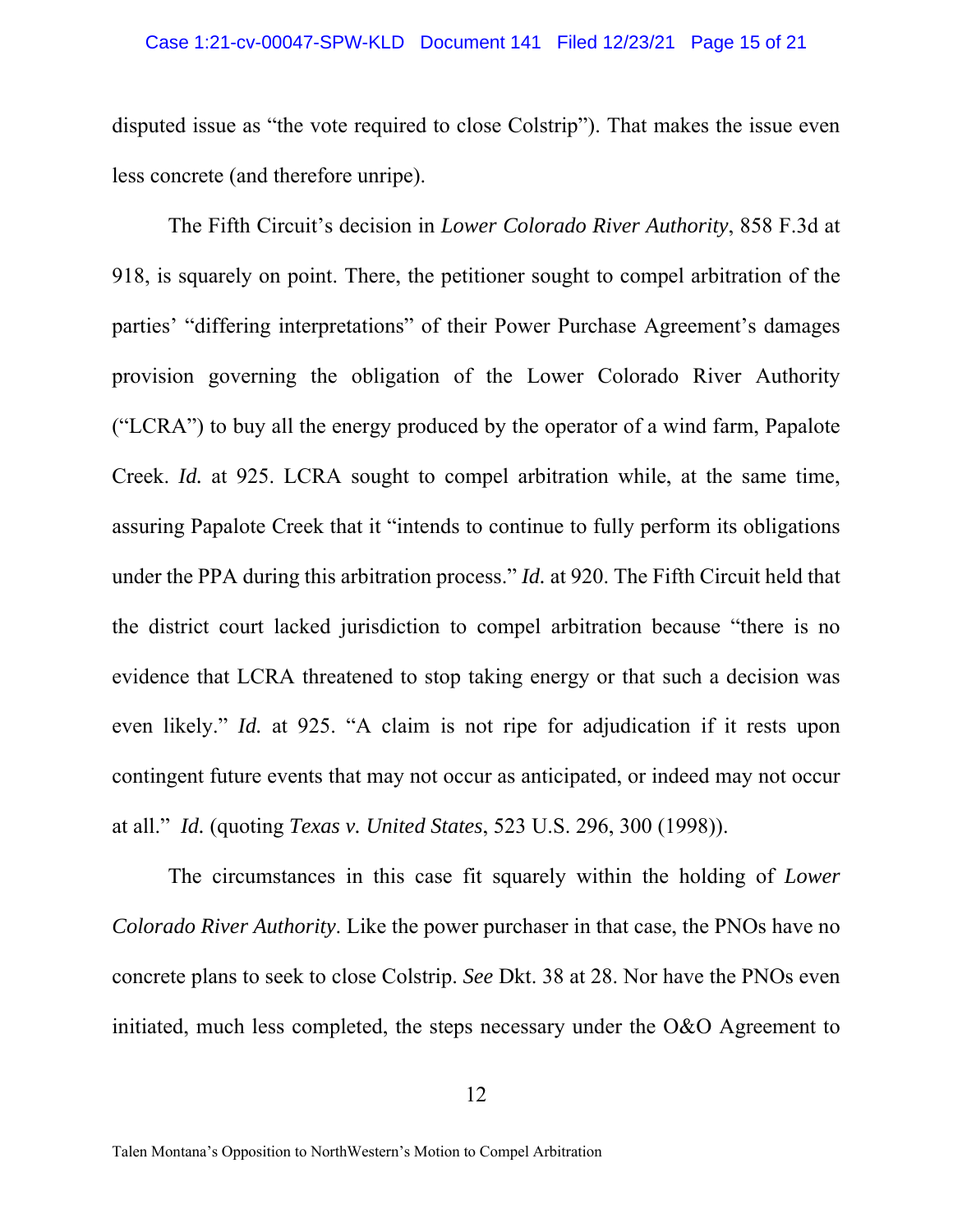call a vote. Although they well know that the O&O Agreement sets the standard for operating Colstrip as Prudent Utility Practice, the PNOs have offered no evidence or a plan to develop evidence—to meet the burden of showing what PUP requires. Even more than in *Lower Colorado River*, the alleged dispute "rests upon contingent future events that may not occur as anticipated, or indeed may not occur at all." 858 F.3d at 925. Because "the underlying dispute is not ripe, . . . the district court [does] not have jurisdiction to compel arbitration." *Id.* at 923.

*Gillette Co.*, 905 F.2d at 1177, is also instructive. Because the employee "had not filed a [benefits] claim," the court refused to compel arbitration over whether he was entitled to certain benefits, declining to "rule based on the conjectural possibility that the plan may decline his claim." *Id.* at 1177. Like the employee in *Gillette*, the PNOs have not initiated the requisite process—here, bringing a concrete closure proposal to the Project Committee. This Court should likewise decline to "rule based on the conjectural possibility" that the PNOs might one day do so or that, if they ever do, their still inchoate plan will be objected to on procedural grounds. *Id.*

The PNOs' conclusory statements that they secretly planned to call a closure vote during the May 19, 2021 Project Committee meeting but chose not to make no difference. *See* Roberts Decl. ¶ 42, Dkt. 39-2; Greene Decl. ¶ 4, Dkt. 105. Even if credible (and it is not for the reasons Talen Montana previously explained, Dkt. 129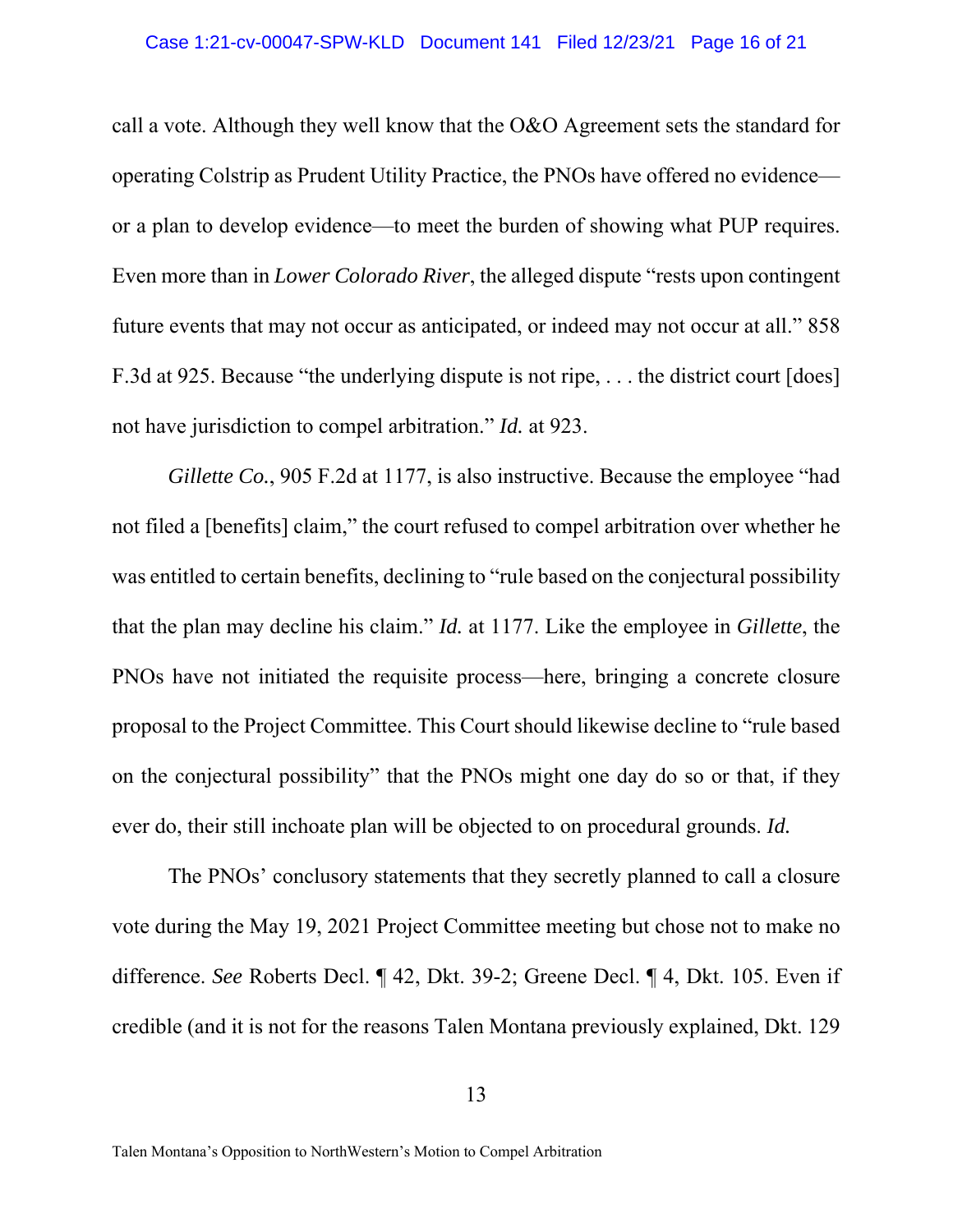at 9), a spur of the moment request for such a vote would have violated multiple requirements of the O&O Agreement, is extremely unlikely to have been accompanied by proof that the PUP standard supported the PNOs' advocacy of early closure, and contradicts their assurances to this Court that they have no plans to shut Colstrip any time soon.<sup>3</sup> In any event, the PNOs' statements raise factual disputes that require discovery.

This Court should deny NorthWestern's motion without prejudice, so that this discovery can occur, particularly in the Thirteenth Judicial District Court, Yellowstone County, Montana. On December 1, Magistrate Judge Timothy J. Cavan recommended remand of *Talen Montana, LLC v. Avista Corp.*, No. 21-cv-58 (D. Mont.), Dkt. 56. In that case, Talen Montana, in relevant part, seeks an order "conditionally compelling arbitration in accordance with [SB 265] if and to the extent . . . there is a sufficiently ripe and concrete dispute that is properly resolved at this time by arbitration under the O&O Agreement." *Id.* Dkt. 1-1 ¶ 56. The coowners in that case will accordingly need to litigate whether there is a sufficiently ripe and concrete dispute to be arbitrated at this time, including by exploring in discovery: the PNOs' alleged desire to close Colstrip as of 2026; Colstrip's ability

<sup>3</sup> *See* Dkt. 38 at 28 ("Nor is there any risk that the PNW Owners will close Colstrip in the immediate future").

Talen Montana's Opposition to NorthWestern's Motion to Compel Arbitration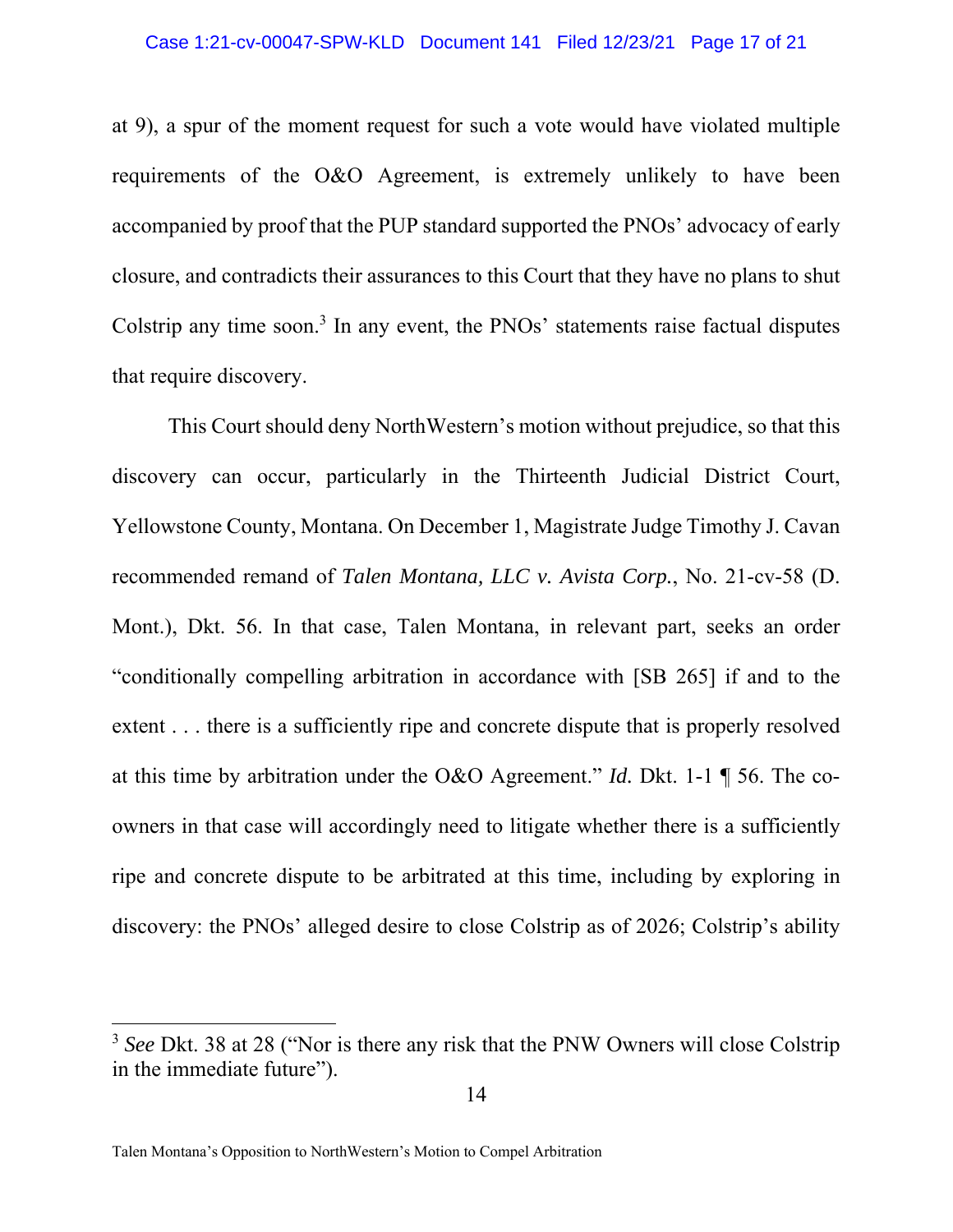## Case 1:21-cv-00047-SPW-KLD Document 141 Filed 12/23/21 Page 18 of 21

to produce electricity consistent with PUP now and in the future; and the extent to which the Colstrip budget must at some point reflect a potential 2026 retirement. *See id.* Dkt. 43 at 5 (Talen Montana's proposed discovery plan). This Court should permit the parties to litigate these issues in the Thirteenth Judicial District Court and then revisit NorthWestern's motion based on what the discovery bears.

Finally, NorthWestern tries to manufacture a ripe dispute by suggesting that the "2022 budgeting process . . . reflects the need for prompt resolution of the issues in arbitration." Brief at 11. But NorthWestern's arbitration demand has nothing to do with the parties' ongoing efforts to negotiate Colstrip's 2022 budget. The currently under review proposal would look the same regardless of whether the owners intended to close Colstrip in 2026 or keep it running indefinitely. *See* Dkt. 129-9 at 1 (cover letter accompanying Talen Montana's 2022 budget proposal). To the extent the parties are unable to reach agreement on the 2022 budget, they will need to arbitrate whether Talen Montana's proposal is consistent with Prudent Utility Practice. O&O Agreement  $\S 17(h)$ . But that is an entirely different dispute from the one raised in NorthWestern's demand for arbitration. This Court should not compel the parties to arbitrate NorthWestern's unripe demand on the basis of an entirely different (and likewise unripe) issue.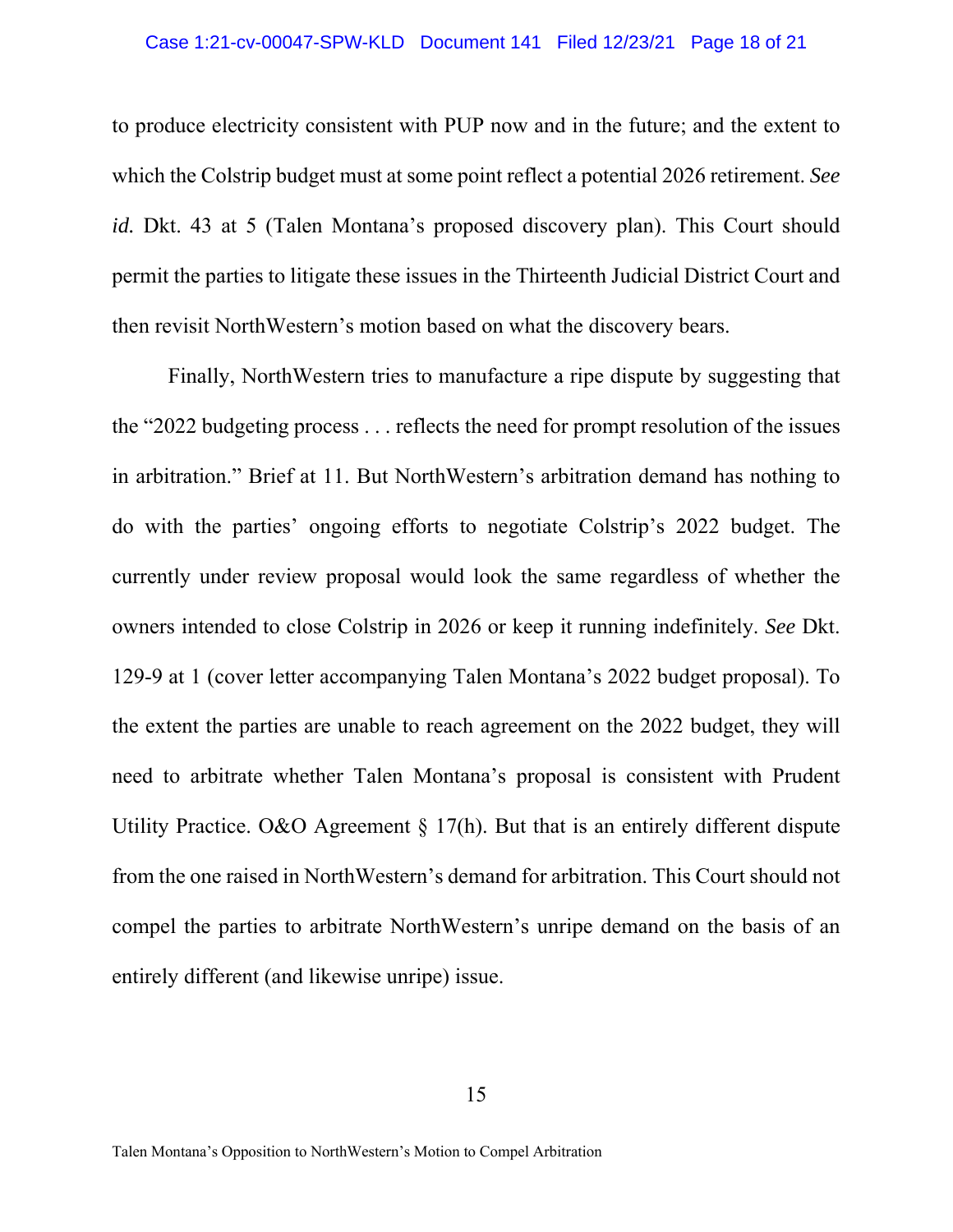This Court lacks jurisdiction to compel the arbitration NorthWestern seeks because any disagreement about what type of vote might be required to close Colstrip is not ripe. NorthWestern's motion should be denied.

## **Conclusion**

NorthWestern's Motion presents a hypothetical dispute over a vote that may never occur. Because the dispute is unripe, the Court should deny the Motion in all respects.

Dated: December 23, 2021 /s/ Robert L. Sterup

Respectfully submitted,

Robert L. Sterup Brown Law Firm, PC 315 North 24th Street Billings, Montana 59101 Telephone: (406) 248-2611 Facsimile: (406) 248-3128 rsterup@brownfirm.com

Barry Barnett (admitted *pro hac vice*) Adam Carlis (admitted *pro hac vice*) Susman Godfrey L.L.P. 1000 Louisiana, Suite 5100 Houston, Texas 77002 Telephone: (713) 651-9366 Facsimile: (713) 654-6666 bbarnett@susmangodfrey.com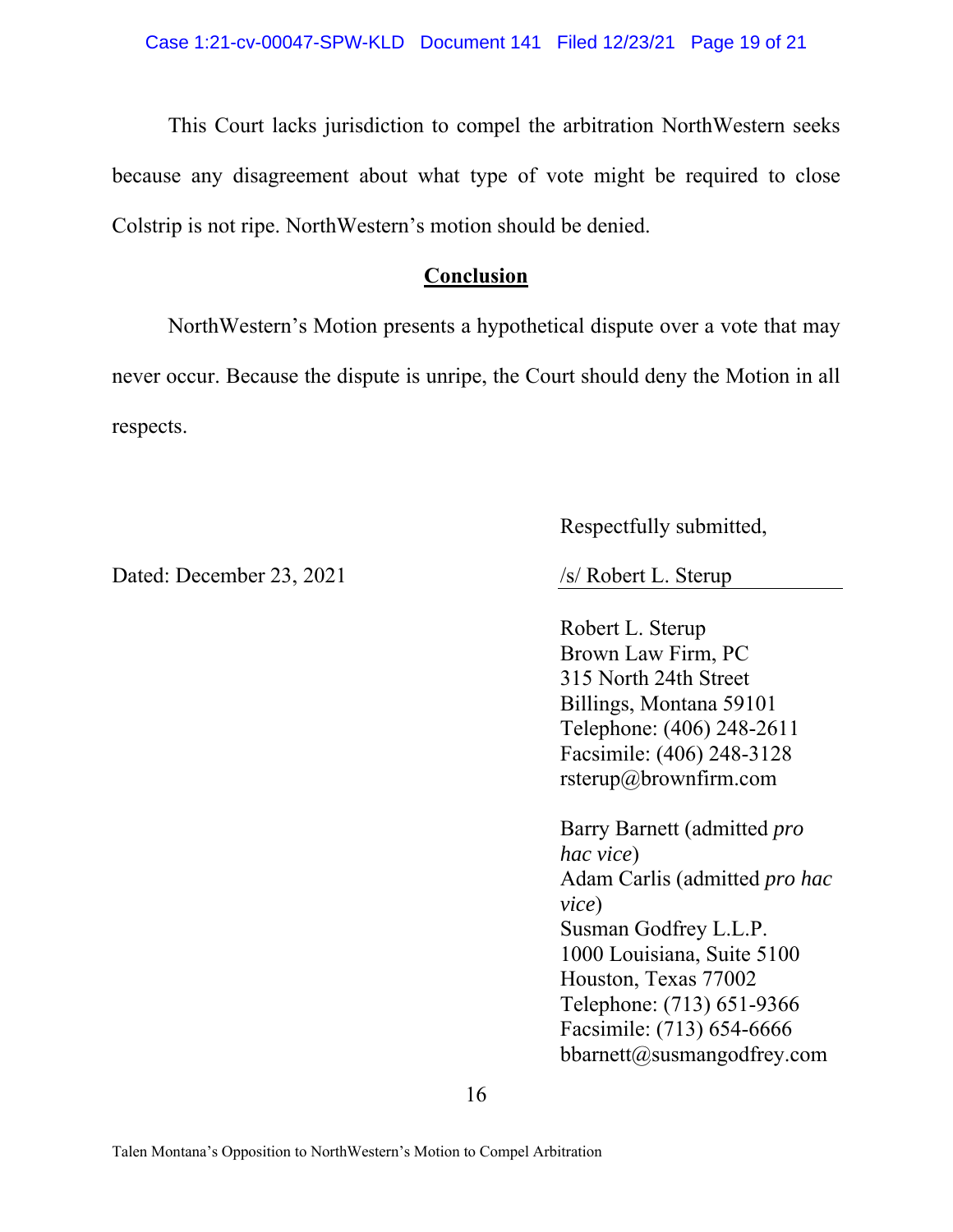acarlis@susmangodfrey.com

Alexander P. Frawley (admitted *pro hac vice*) Susman Godfrey L.L.P. 1301 Avenue of the Americas, 32 Fl New York, New York 10019-6023 Tel.: (212) 336-8330 Facsimile: (212) 336-8340 afrawley@susmangodfrey.com

Attorneys for Defendant Talen Montana, LLC